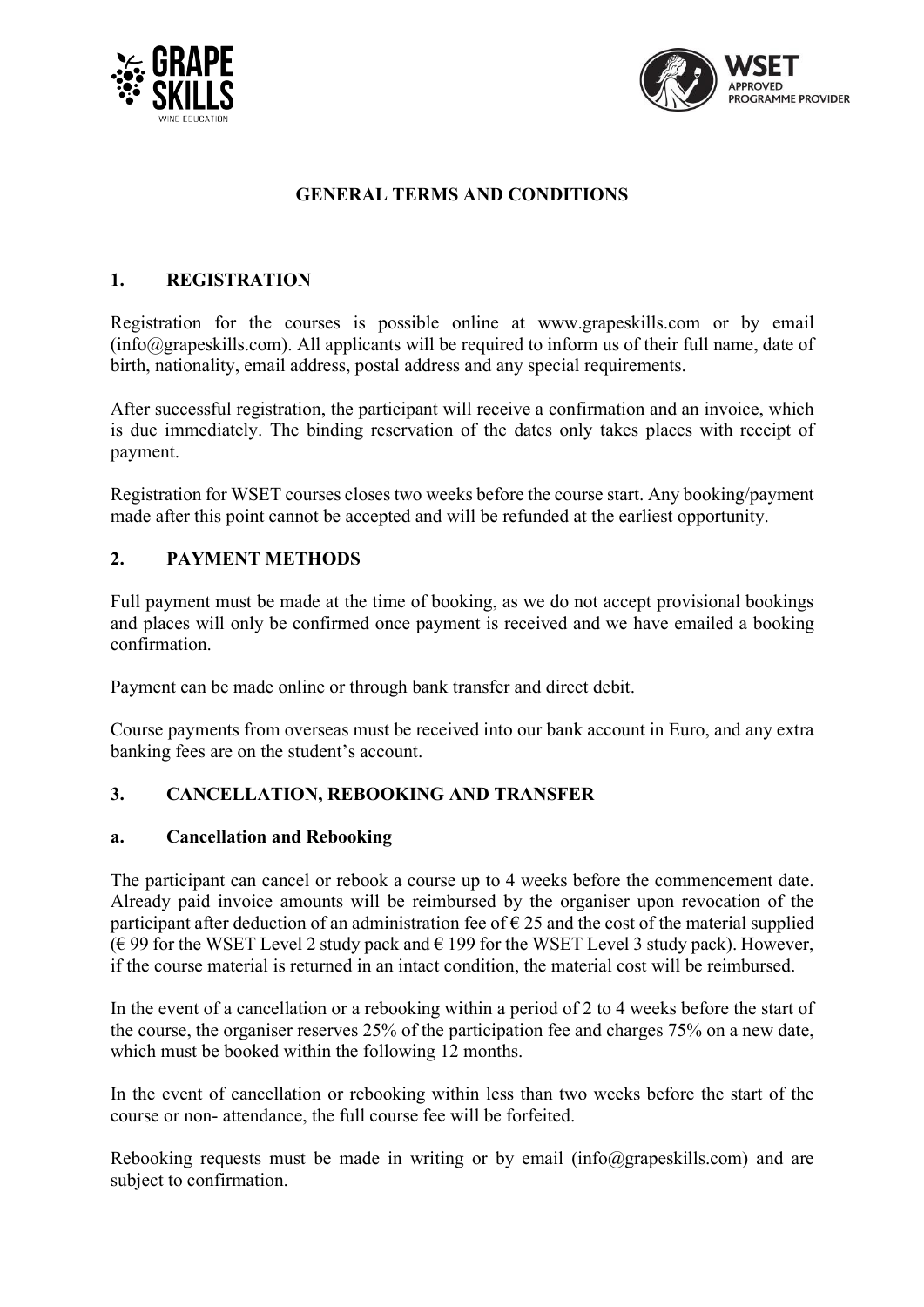



### **b. Transfer**

Transfers of a confirmed booking either to another course or participant can be made up to 2 weeks before the commencement date. An administration fee of  $\epsilon$  25 and the cost of any WSET® materials will apply. Transfer requests must be made in writing or by email (info@grapeskills.com) and are subject to confirmation.

## **4. CANCELLATION / REBOOKING BY THE ORGANIZER**

The organiser may cancel a course or postpone it until two weeks before its commencement if the minimum number of participants is not sufficed. Already paid fees will be credited or refunded in full at the request of the applicant.

In case of a short-term cancellation for unforeseeable reasons caused by the organizer (e.g. sudden illness of the speaker), we offer the possibility to take alternative dates within a period of 12 months.

In the case of a short-term cancellation for unforeseeable reasons beyond our control (e.g. force majeure), we offer the possibility of alternative dates within a period of 12 months

#### **5. EXAMINATION**

WSET courses fees include a one-time examination whose date is fixed to the course onto which you book.

Any transfer to an alternative date will incur an administration fee of  $\epsilon$  25 and must be made by email to info@grapeskills.com at least two weeks before the original examination date.

In case of no-show on the exam, the examination fee will be forfeited and will be re-charged in the case of later follow-up examinations.

Extern candidates can enrol for examinations if they provide proof that they have taken the correspondent course in another WSET APP and if they are not applying to re-sit an exam while awaiting a result from a previous examination for the same qualification (the second exam would be charged for but declared null and void).

Candidates are required to present an official photographic ID (e.g. passport, personal identity or driving licence with photo) to sit a WSET examination. Candidates who fail to bring this will be refused entry.

The use of electronic devices (mobile phones, smart watches, etc.), as well as unauthorised materials (book, materials, equipment and items), is forbidden in the exam room.

#### **6. LIABILITY**

The organiser is not liable for the events of accidents and damage, loss or theft of carried objects and motor vehicles unless there is intentional or grossly negligent conduct of the organiser, his employees or vicarious agents.